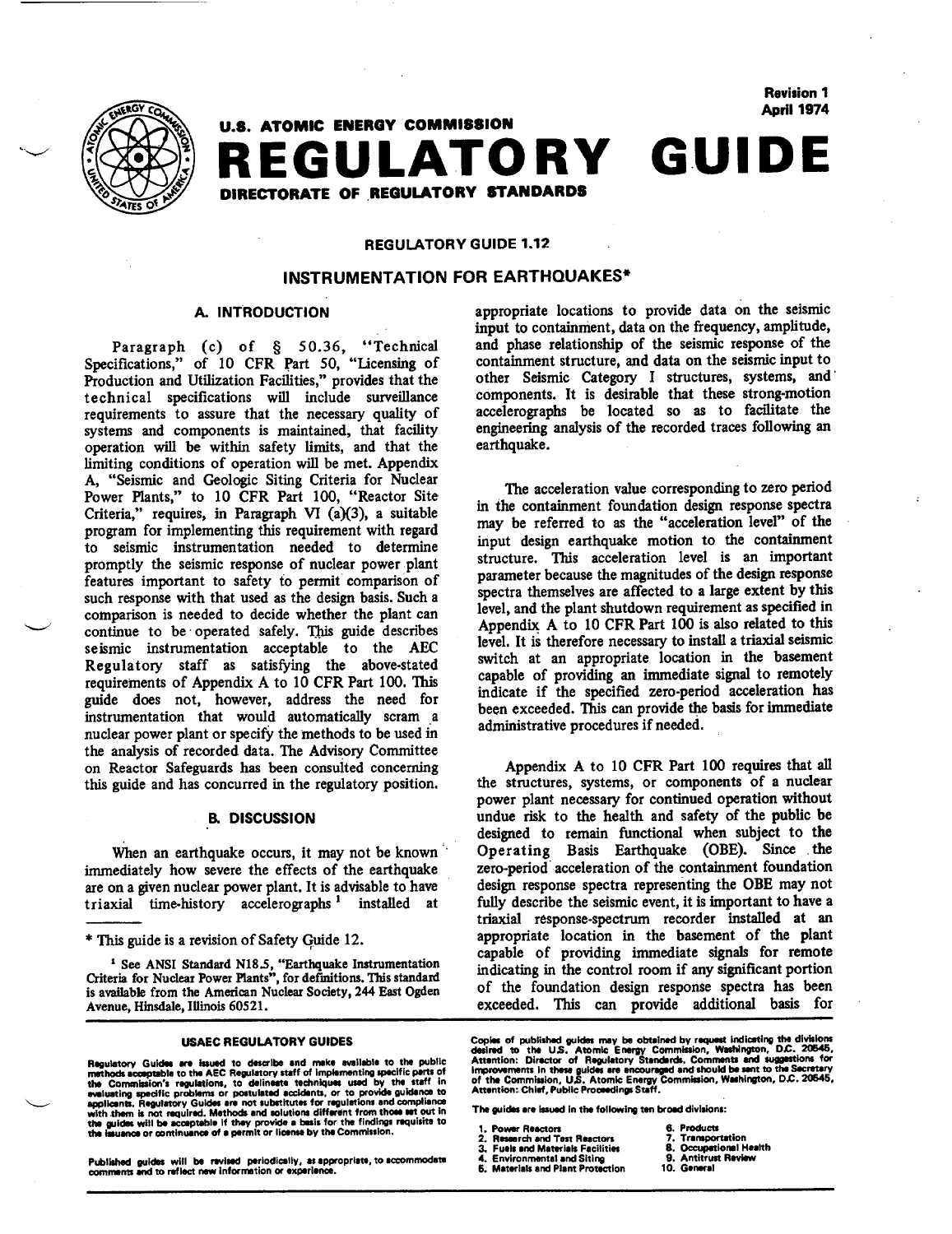immediate administrative procedures or decisions immediately following an earthquake.

The effects of the seismic motion at a given floor level in a structure can be represented by calculated floor response spectra. In many of the nuclear power plants, calculated floor response spectra are also used to supported on these levels. It is therefore important to install triaxial response-spectrum recorders at the selected support (floor) locations to determine if the calculated floor response spectra have been exceeded. This information will be needed to determine (1) the conservatism in the modeling and design assumptions made for the structure and design input motion to the supported systems and components and (2) the advisability of continuing the operation of the plant without a safety analysis following an earthquake.

The magnitude of the response of the systems and components supported on the containment structure is required in order to verify if the actual response of these parts has exceeded the design basis. This can be monitored by installing triaxial peak accelerographs 2 over selected locations on these parts. In addition, peak response of these parts will be necessary to determine the conservatism in the modeling and design assumptions made for these systems and components.

The severity of response of a given Seismic Category I structure will depend to a large degree on the maximum acceleration of the Safe Shutdown Earthquake at the foundation of the containment structure. It is therefore reasonable to relate the amount of instrumentation desirable to the magnitude of the maximum expected foundation acceleration. For this purpose, Safe Shutdown Earthquakes are divided into two categories: **(1)** earthquakes with maximum foundation accelerations of less than 0.3 g, and (2) earthquakes with maximum foundation accelerations of 0.3 g or greater. The earthquakes in the first category may be termed as ranging from moderate to strong, and the earthquakes in the second category may be called severe. This guide prescribes appropriate instrumentation for monitoring these categories.

Working Group ANS-2.2 of Subcommittee ANS-2, Site Evaluation, of the American Nuclear Society Standards Committee, prepared ANSI N18.5, "Earthquake Instrumentation Criteria for Nuclear Power Plants," which contains most of the criteria with respect to location and number of instruments, instrument characteristics, and instrumentation station installations specified in this guide.

## **C.** REGULATORY **POSITION**

Earthquake instrumentation specified in ANSI N 18.5, "Earthquake Instrumentation Criteria for

<sup>2</sup> ANSI N18.5 for definitions.

Nuclear Power Plants," is acceptable to the Regulatory staff for satisfying the seismic instrumentation requirements indicated in Paragraph VI (a) (3) of Appendix A to 10 CFR Part 100 for assuring the safety of nuclear power plants, subject to the following:

1. The instrumentation called for in Section 4.1 of the Standard should be applied to nuclear power plants with a Safe Shutdown Earthquake maximum foundation acceleration of less than 0.3 **g** as supplemented by the following:

a. Instead of the locations specified in Section 4.1.2 of the Standard, one triaxial peak accelerograph should be provided at one location of each of the following:

(1) A selected location on the reactor equipment.

(2) A selected location on the reactor piping. (3) The most pertinent location on one of the following outside of the containment structure:

(a) Seismic Category I equipment.

(b) Seismic Category I piping.

b. One triaxial response-spectrum recorder **<sup>3</sup>** capable of measuring both horizontal motions and the vertical motion and capable of providing signals for immediate control room indication should be provided at the containment foundation.

c. One triaxial response-spectrum recorder capable of measuring both horizontal motions and the vertical motion should be provided at one location of each of the following:

(1) A selected location on the reactor equipment or piping supports.

(2) The most pertinent location on one of the following outside of the containment structure:

(a) A seismic Category I equipment support or appropriate floor location.

(b) A Seismic Category I piping support or appropriate floor location.

(3) At the foundation of an independent Seismic Category I structure where the response is different from that of the reactor containment structure.

2. Section 4.2 of the Standard should not be used.

3. The instrumentation specified in Section 4.3 of the Standard should be applied to nuclear power plants with a Safe Shutdown Earthquake maximum foundation acceleration of 0.3 g or greater as supplemented by Regulatory Positions 1 and 2 above, and the following:

a. Instead of the locations specified in Section 4.3.2 of the Standard, one triaxial time-history accelerograph should be provided at the most pertinent

**<sup>3</sup>**An instrument having the capability when actuated of permanently recording peak responses as a function of frequency.